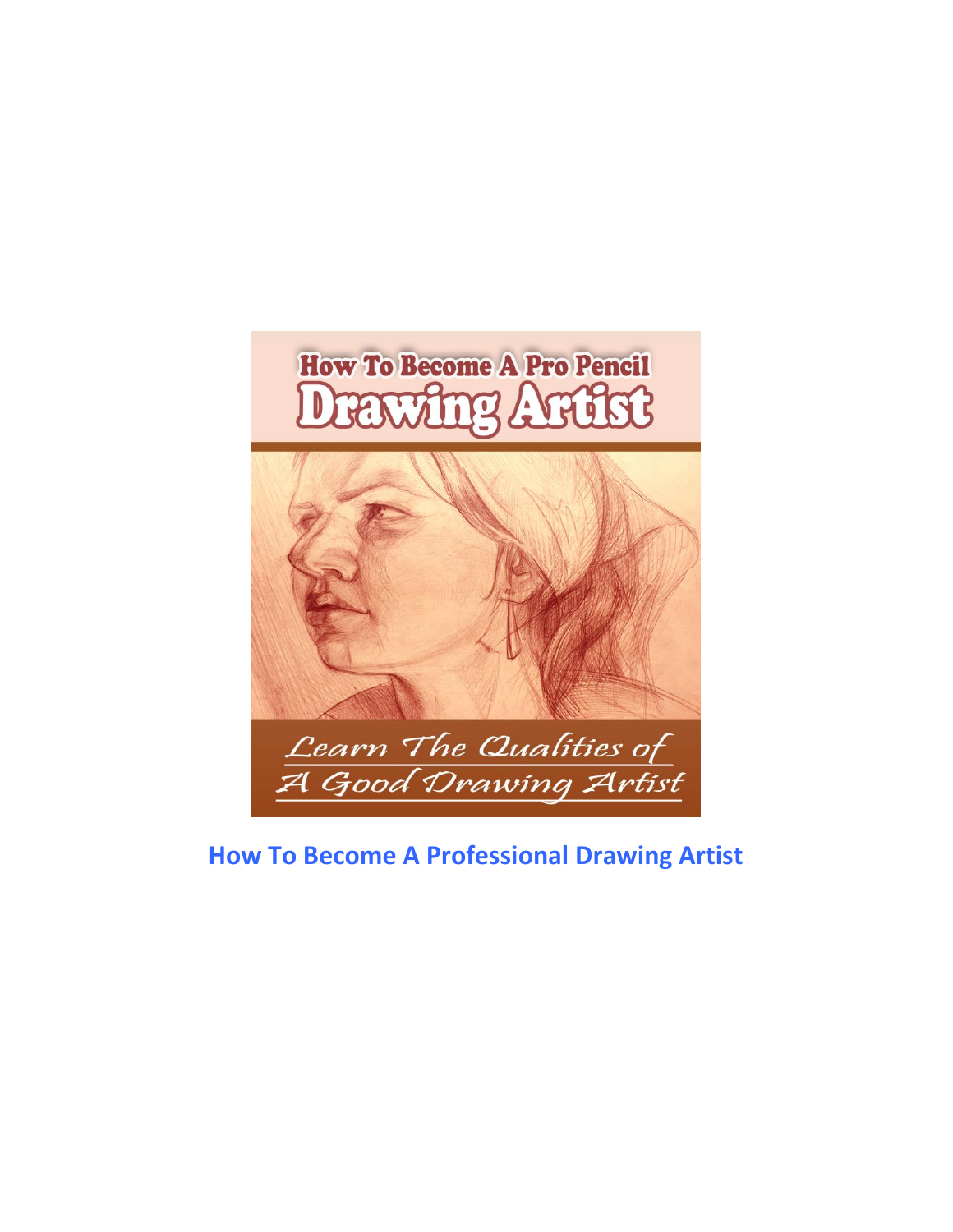#### **LEGAL NOTICE**

The Publisher has strived to be as accurate and complete as possible in the creation of this report, notwithstanding the fact that he does not warrant or represent at any time that the contents within are accurate due to the rapidly changing nature of the Internet.

While all attempts have been made to verify information provided in this publication, the Publisher assumes no responsibility for errors, omissions, or contrary interpretation of the subject matter herein. Any perceived slights of specific persons, peoples, or organizations are unintentional.

In practical advice books, like anything else in life, there are no guarantees of income made. Readers are cautioned to reply on their own judgment about their individual circumstances to act accordingly.

This book is not intended for use as a source of legal, business, accounting or financial advice. All readers are advised to seek services of competent professionals in legal, business, accounting, and finance field.

### **Table of Content**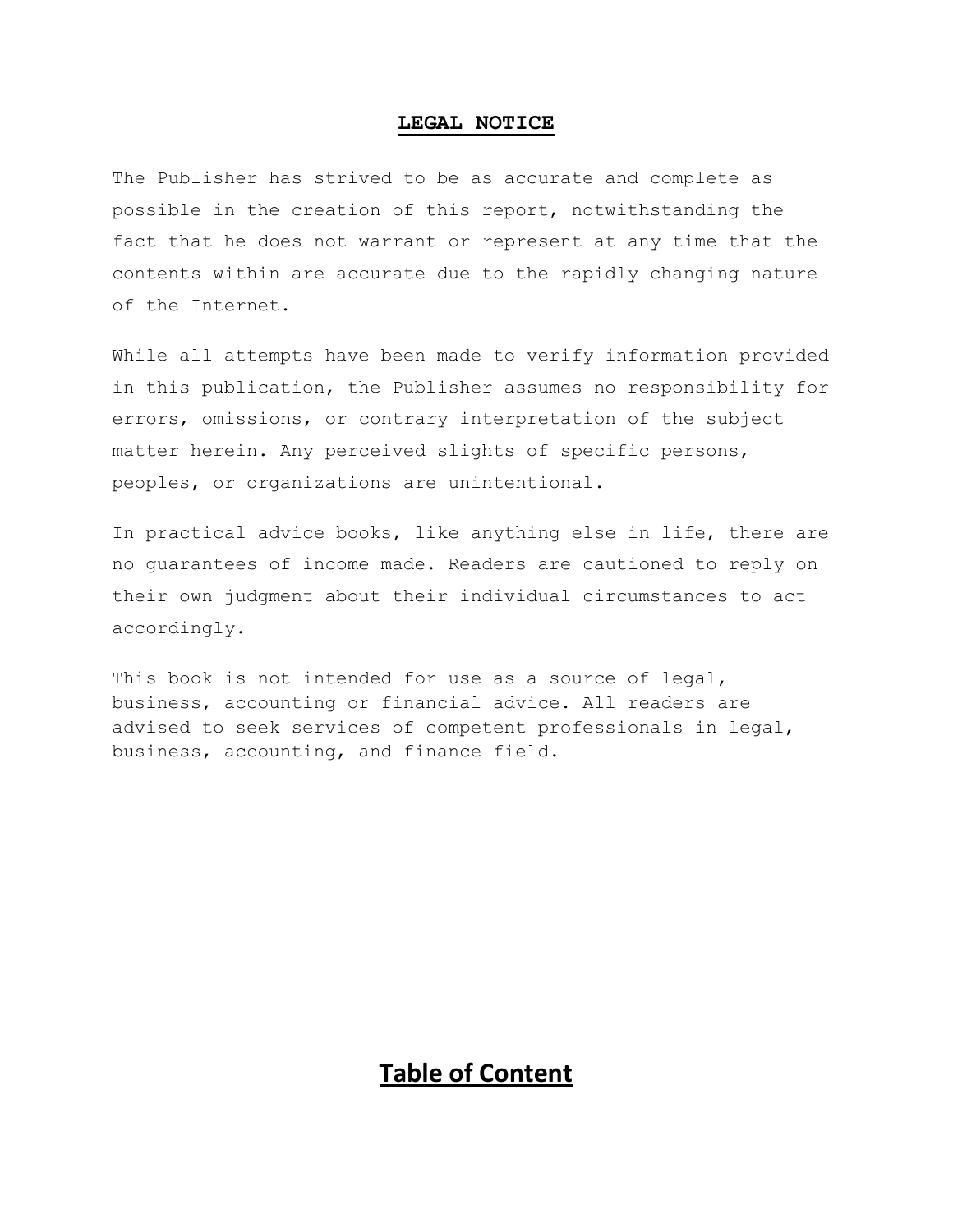|--|--|--|

Making Mark

Sharp Pencils

Variety of Lines

Shadings

Controlling Direction of Marks

### **Qualities of a Good Drawing Artist ….…………………………………………………… 08**

Tremendous Focus Extraordinary Tenacity Decisiveness Proper and Clear Vision Separate Entity Great Marketing Sense Move Along With Talented People Common Sense Workaholics Ability to Draw Images with Good Sense of Colors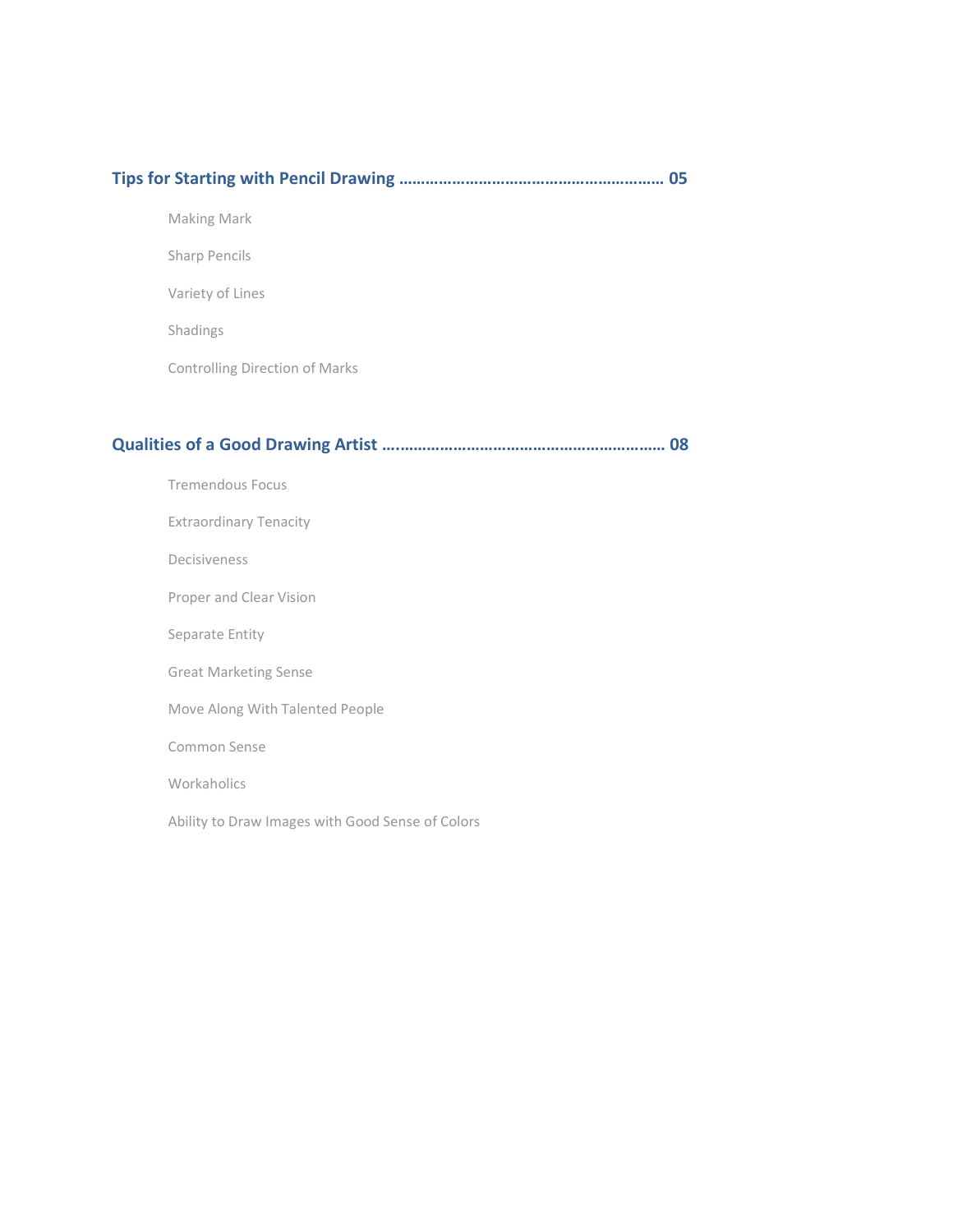# **How to Become a Professional Drawing Artist ….…………………………………. 12** Become Professional Drawing Artist by Practicing Art Developing Of Artistic Nature Helps A Great Deal Education Can Make One More Professionally Perfect Thing Creatively & Become A Professional Drawing Artist

**Drawing Artist ……………………………………………………………………………………… 15**

Who Is A Drawing Artist? Categories of Drawing Artists Explained Who Are Freelance Artists?

#### **Different Techniques Used by Drawing Artist ………………………………………. 18**

Graphic Pencils Pen & Ink What Exactly Is Gesture Drawing? Fundamentals of Sketching Explained Brief Information on Abstract Design What Is Meant By Technical Drawing?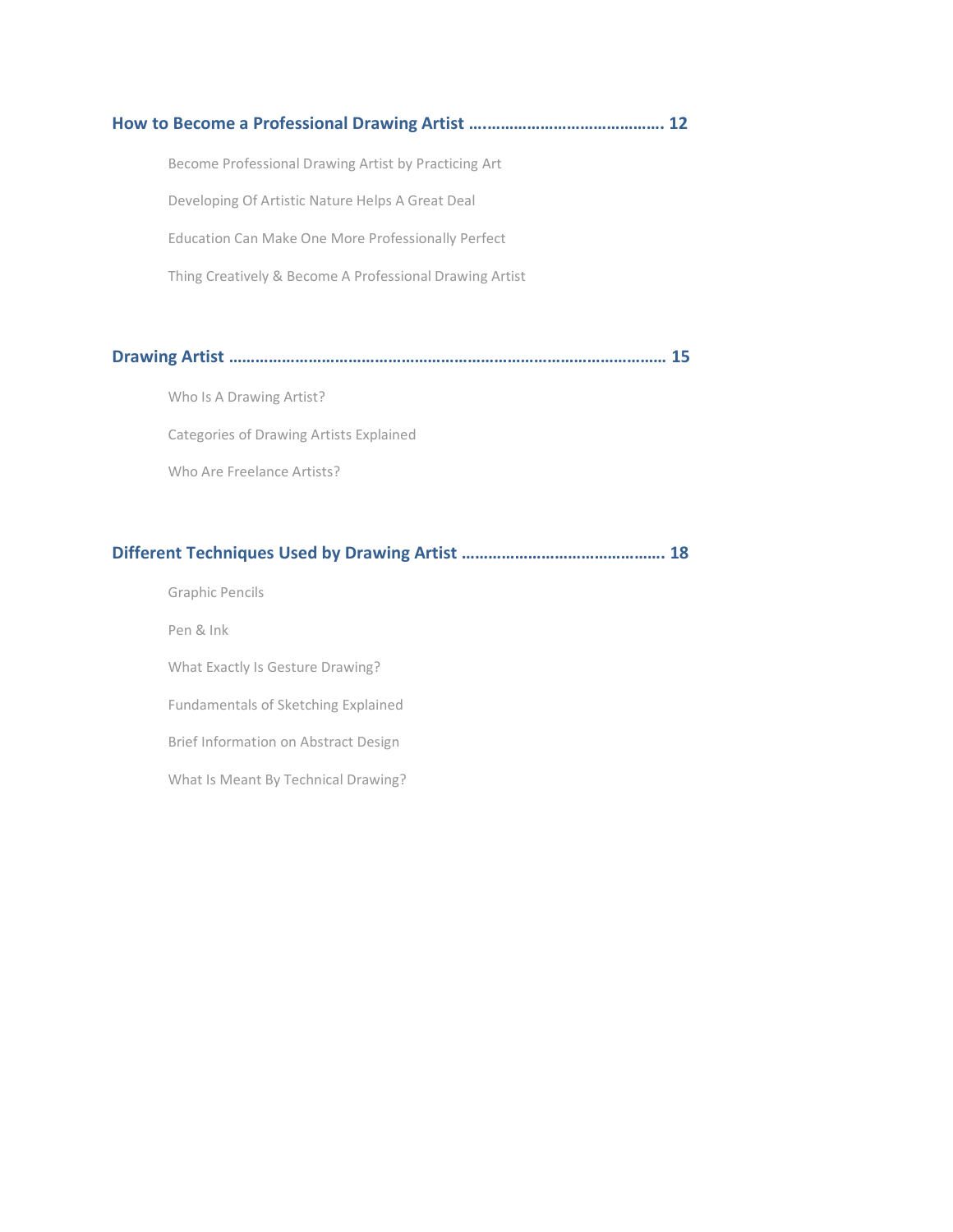### **Tips for Starting With Pencil Drawing**

Drawing with a pencil seems to be really easy, but when a person gets into the depth of pencil drawing one comes to know that it is not that easy as it sounds.

There are different shades that can be made with a pencil in the same drawing. In order to implement these different shades in one drawing one has to be really careful and should follow these steps that are really helpful in starting with pencil drawing.

#### **Making Mark**

Starting with a pencil drawing one should realize the importance of mark making. Mark making is the expression that is used to describe the process of applying pencil to a paper.

**How much should be the pressure of the pencil and how it should go about in the paper is an important step to start as an artist.** 

Controlling and exploiting the working of the pencil is what an artist has to learn in pencil drawing.

#### **Sharp Pencils**

Keep the pencils sharp. The first step in pencil drawing is keeping your pencils sharp. Blunt or chisel pointed pencils do not prove to be fruitful.

It is better to waste some graphite of the pencil in the sharpener than wasting your efforts on the drawing sheet. It gives a light lining to the drawing.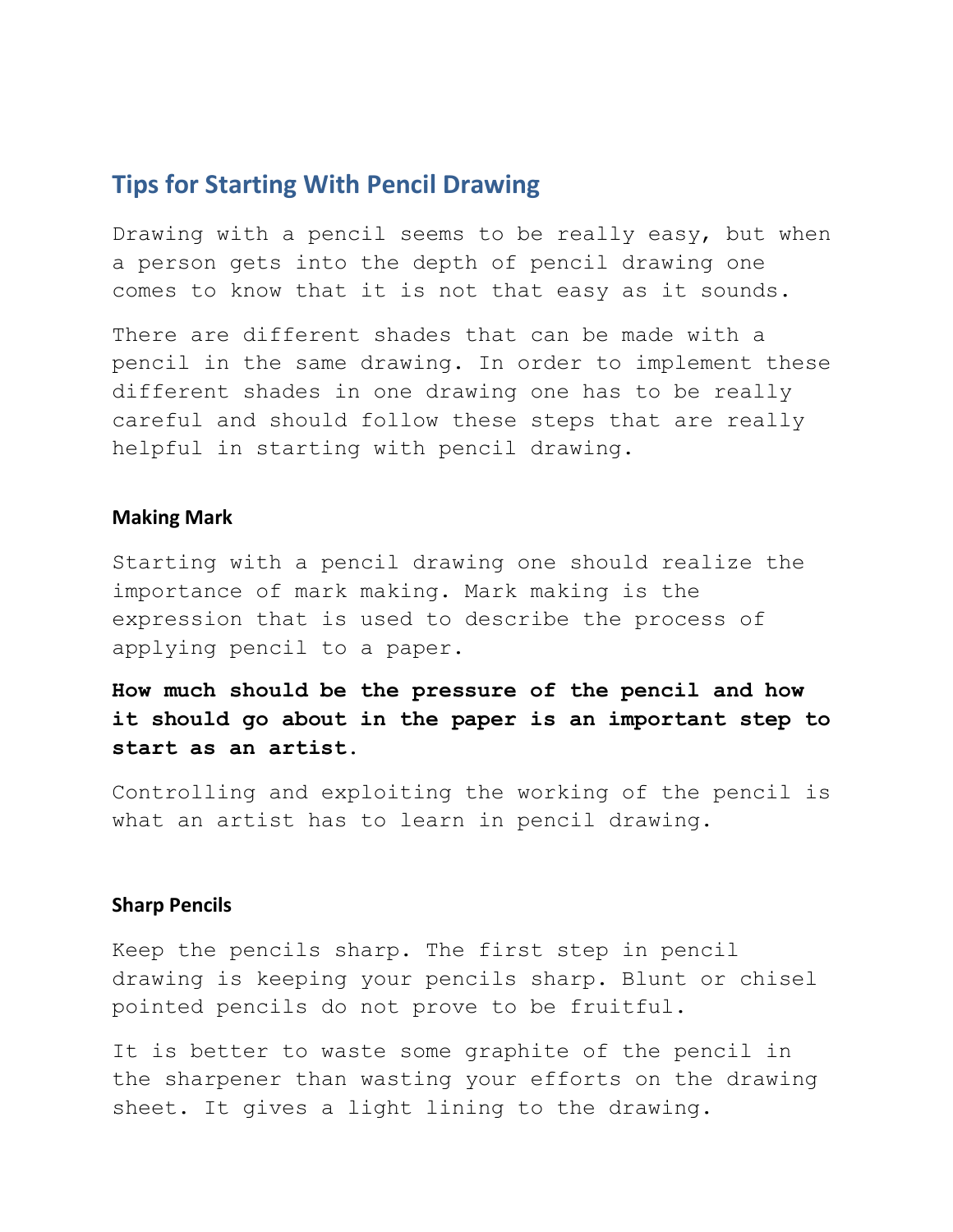If one wants dark lines, then one should use a softer pencil.

#### **Variety of lines**

Use variety of lines. A drawing looks attractive if varieties of lines are used in it. Variety of lines means dark and light lines that are being used in drawings.

Lines can be made light or dark with the pressure of pencil being used. If you need light lines then do not put much pressure on the pencil and vice versa. Reducing the weight on the pencil when it is applied is a good option as it leads to variety in lines.

#### **Shadings**

Try and achieve even shading over the entire picture. Using circular motion can prove quite handy as it gives a different shade to the entire picture.

Haphazard shading or moving to and fro without any sequence leaves some bands on the drawing which gives a untidy look. So one should try to follow a sequence in which the drawing gets a good and fine finish.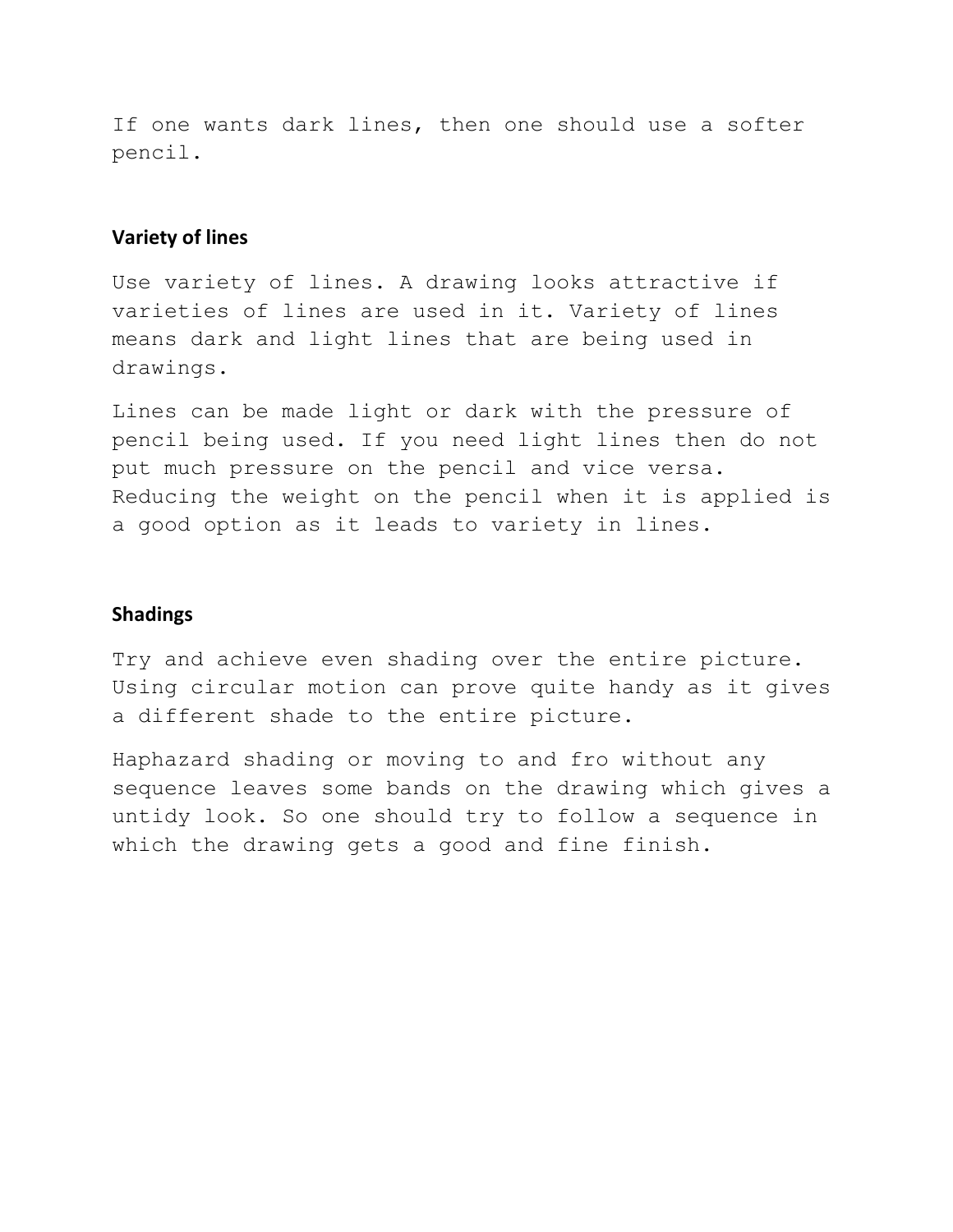#### **Controlling Direction of Marks**

You should be able to control the shades of the drawing. This can be done by controlling the direction of marks. You should be able to use a direction to describe your object.

A simple drawing can also look elegant and effective if the directions of the marks are controlled. It gives a freshness and new look to the drawing. Direction in a drawing directs the viewer's eye and creates energy.

It should be noted that art is in the mark. It is like notes of music. No matter how well the notes of music are written, if they are not played properly they can make a good and beautiful song sound bad and ugly.

In the same way, the mark on your drawing can make your idea look beautiful and dramatic. Marks in drawings are the notes, so you should play your notes as well as you can.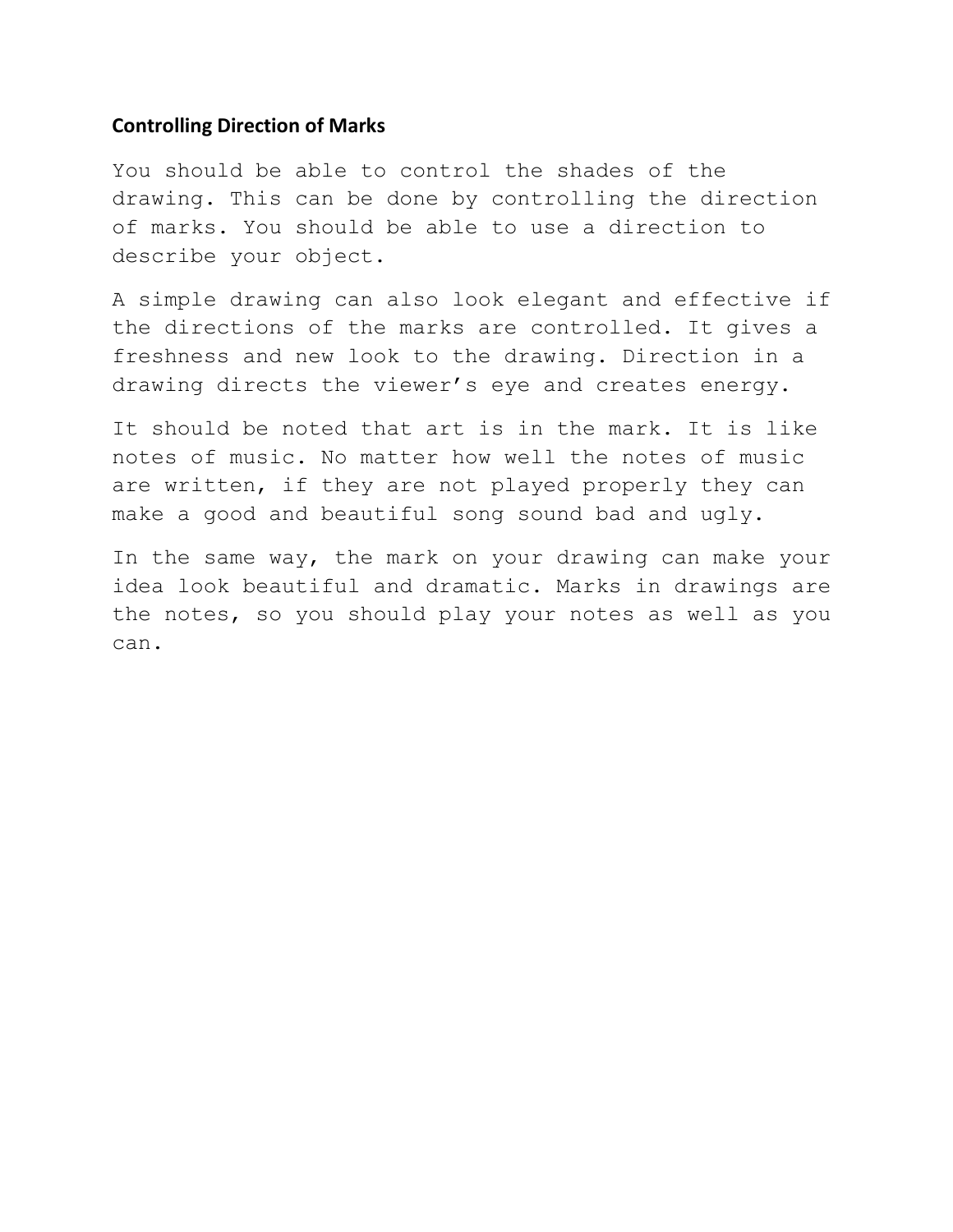### **Qualities of a Good Drawing Artist**

A good drawing artist is one who can easily separate himself from the rest of the world with his thoughts and imagination.

There are certain qualities that separate a good and genuine artist from rest of the world in which other artists with same imagination and talent live. These qualities are:

#### **Tremendous focus**

Great artists have tremendous focus and are very clear with their goals. They do not get off track and continue to work till they have achieved their goal.

They are least bothered about what people think about them and are rarely influenced by outside attractions.

#### **Extraordinary tenacity**

Great artists do not give up easily. They have confidence in them and whatever problem pops up, they are always ready to find a solution to that problem without giving up.

#### **Decisiveness**

This is one area where fewer talented artists go wrong. A great artist thinks thoroughly and once they take a decision, they stick by it and work with same dedication and sincerity.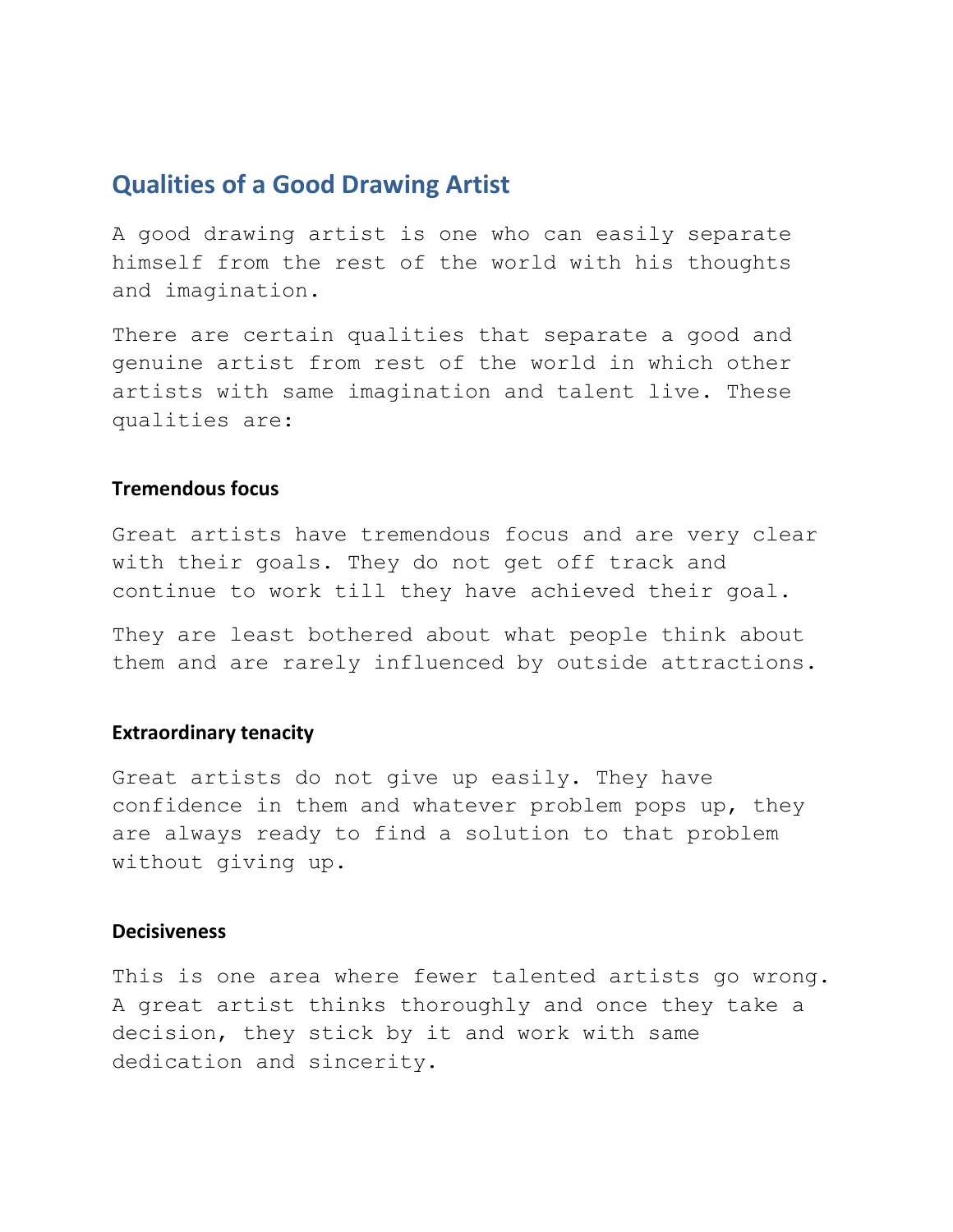They know the consequences of their decisions but are always ready to face the consequences.

#### **Proper and clear vision**

Great artists have a proper and clear vision in their minds. Like good chess players, they plan all their moves and think about future as well.

They know what response their art would get in future.

#### **Business for them is a separate entity**

Great artists do not mix their professional life with personal life. They do not mix their creative side with the principles and rules of business.

#### **Have great marketing sense**

Great artists know how to market their product. Whatever people might be saying they know what kind of clientele they need.

They know the right time as to when and where they have to display their art. They also use all kinds of promotional techniques to market their product.

They position their product or art in such a way that they draw maximum benefits out of it.

#### **Move in the best and talented people**

Moving in the right circle and building right contacts are very important for the artist.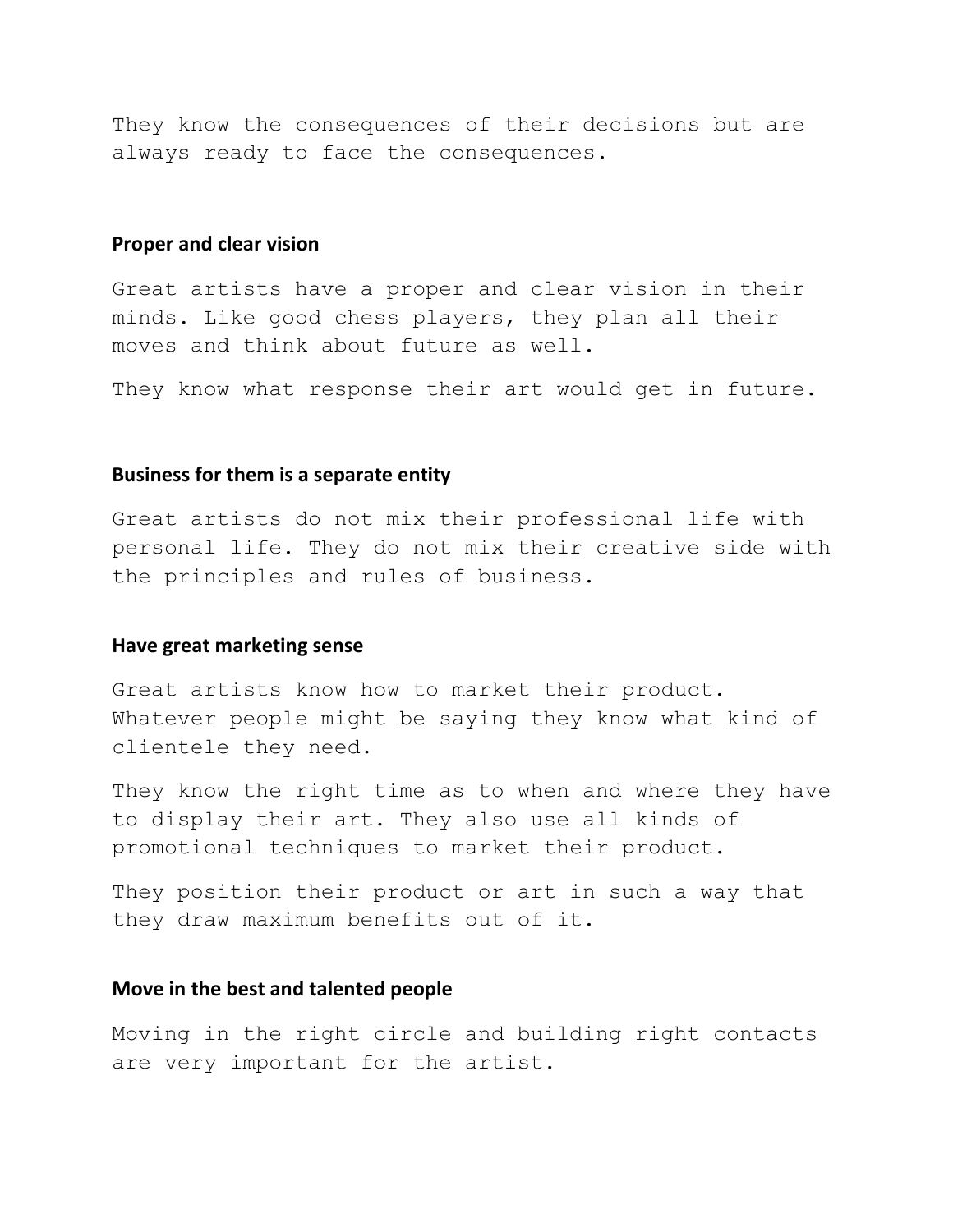Talent may be defined by different artist in different ways.

For some moving around with financially strong people would be great talent. Some may move with people who would be really great with numbers.

A small and docile artist may move with aggressive people as they need word of mouth to spread a good name for their product. This all depends on the artist as to which circle would he like to move in.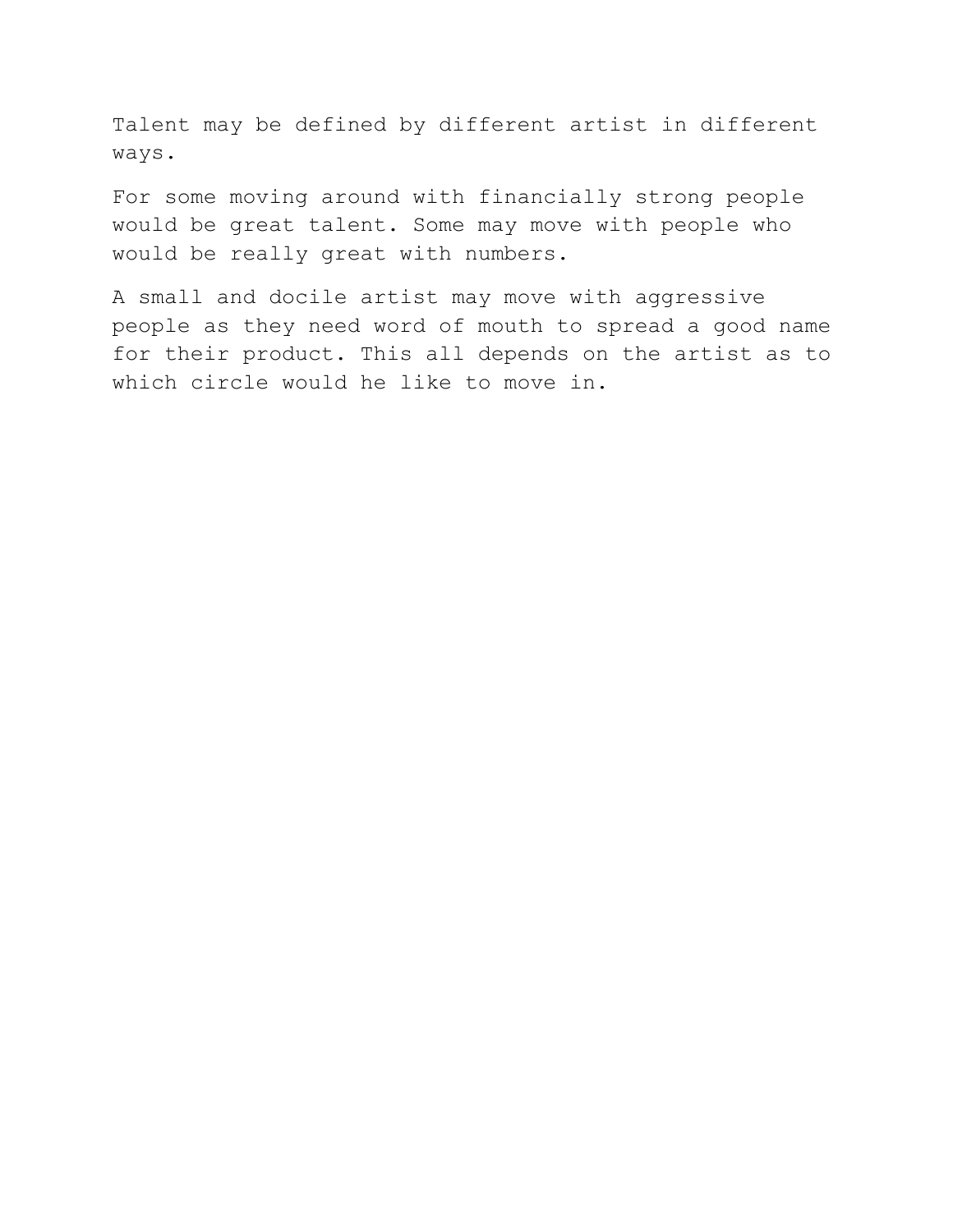#### **Have common sense**

Artists know what and which the best time to promote their art is.

They earn with their talent and keep their money with smart moves and not being dumb.

#### **They are workaholics**

A great artist are so much involved in their work such that they are least bothered as to what people think and talk about them.

They are so much preoccupied with their work that they do not even realize as to how time passes.

#### **They have a good sense of color and have the ability to draw images**

A great artist not only depends on the available colors but also develops their own colors and uses them in their art. They have the ability to draw images in the finest manner.

So these were some of the qualities of great drawing artists.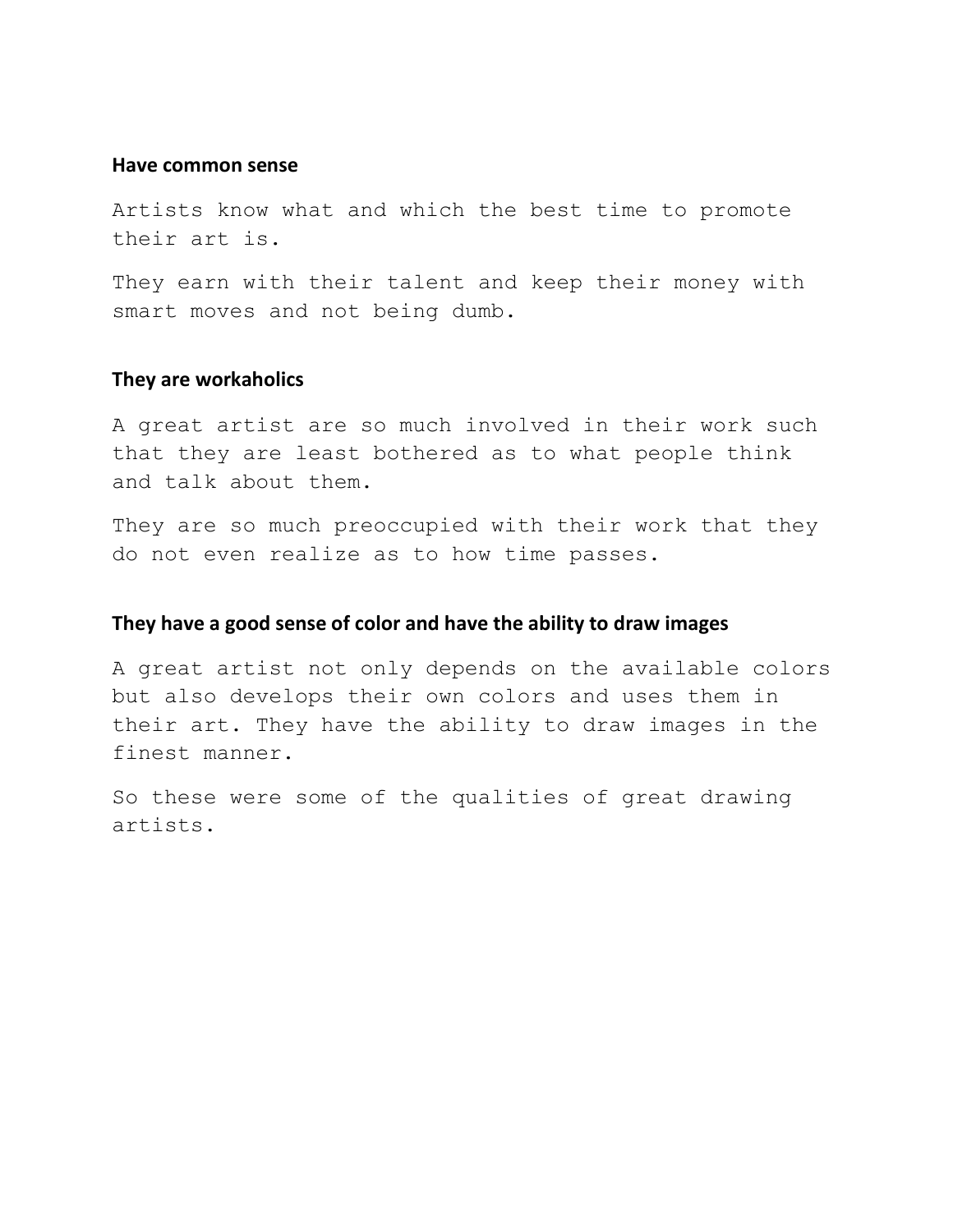### **How to Become a Professional Drawing Artist**

Art is all around us- At home, in markets, in temples, in church, in nature and everywhere. You just need an artist's eye to capture the style of art in these things.

Like all the trees are not alike. Some are straight, some are not even and some are not brown. It is just the way you want to look at it. Just like a glass half filled with water is full for someone and empty for some.

#### **Become Professional Drawing Artist By Practicing Art**

A person can become a professional artist by regularly practicing art. In order to become an artist, one needs to have a sketchbook, sketching pencil, erasers, sharpeners and colors, maybe crayons or water colors.

One can start drawing things that he/she can see in regular routine. Probably, one can go in a park and a draw different type of leaves, trees and can start using different shades and colors. One can start mixing colors and can come up with new colors to use in drawing.

One should learn more and more about these things. One needs to look at things intently and jot down the points in sketchbook.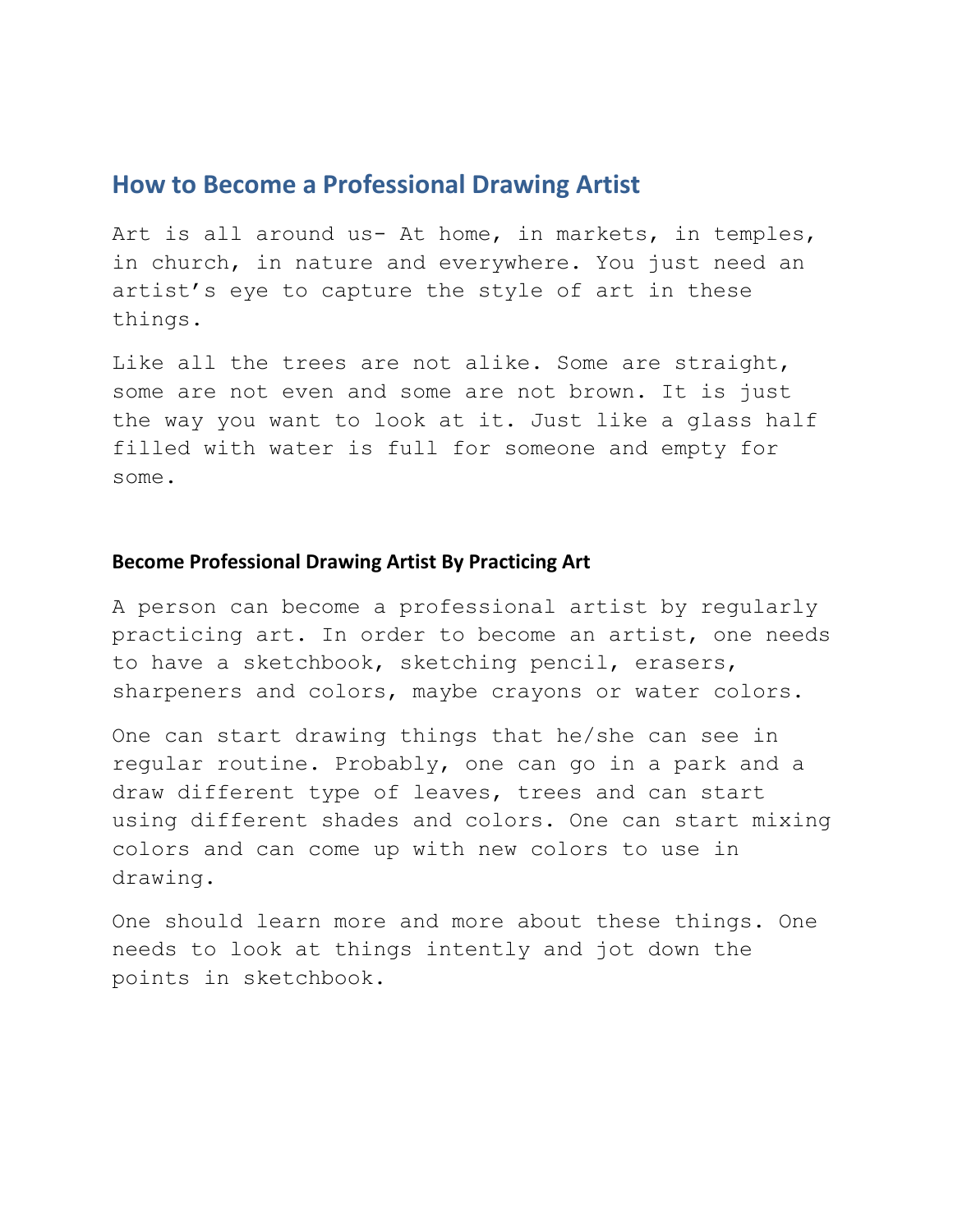#### **Developing Of Artistic Nature Helps A Great Deal**

You need to develop more of an artistic nature. Learn about different shades of colors. You should try to paint an object in a way, how does it look and not in a way it should look.

All colors have different ranges and shades. Different colors have different shades present in them.

When we talk of color white it does not mean pure white. It can include Mint white, which has a greenish touch in it.

Glacier white has a bluish tone in it. Lilac white has silverfish tone in it. Similarly other colors like peach, orange and yellow could be considered from the same family.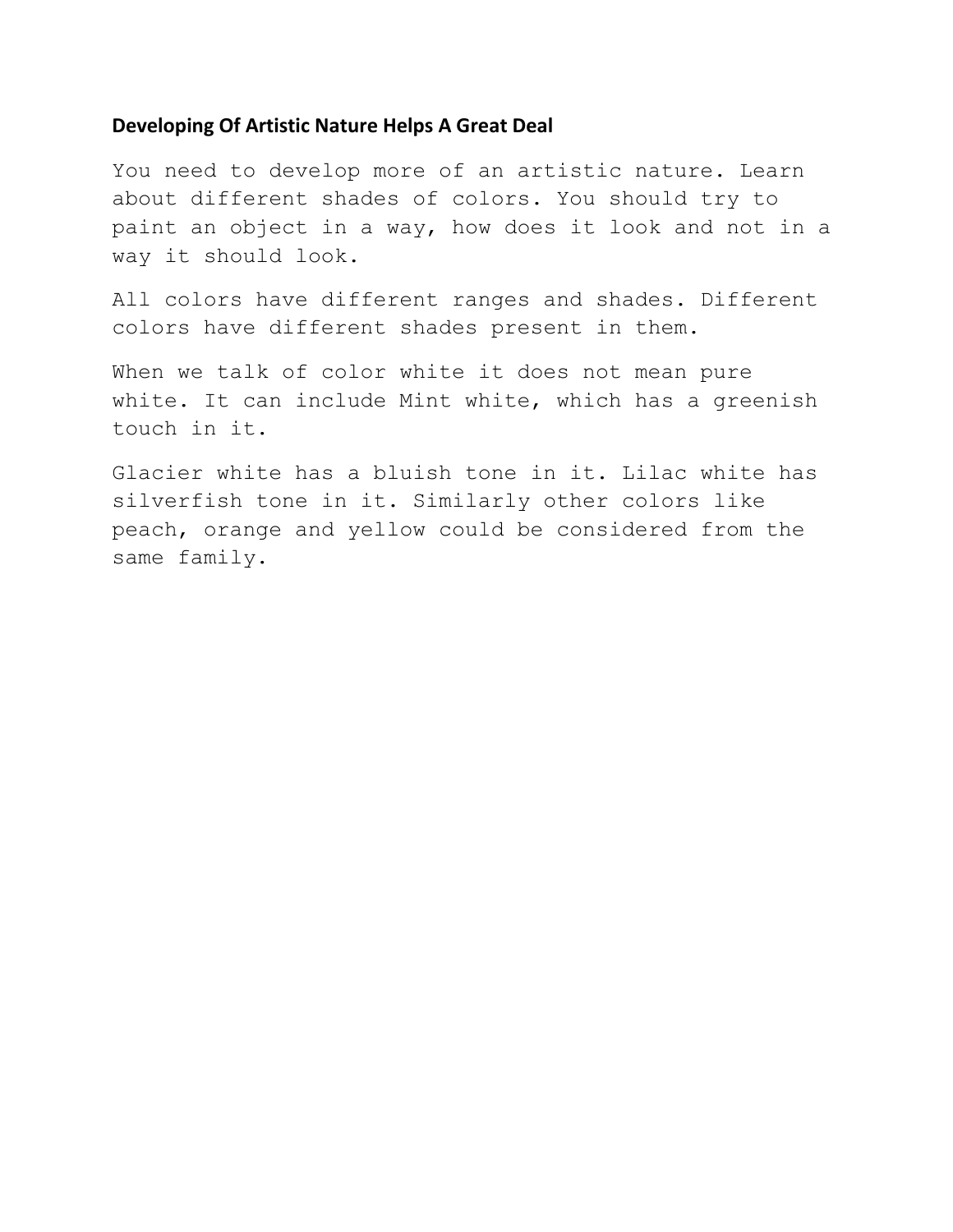#### **Education Can Make One More Professionally Perfect**

One can also buy books on education and start learning from them. Internet sites are another thing from which a person can draw great help. Keeping old drawing handy is another way of drawing inspiration.

Joining community art centers is another option where there are learned artists and one can take useful tips from them. There is a possibility that you do not improve in first few months.

One should not give up. Always go by the phrase try, try, try till you succeed. You should not lose heart. Even great painters like DaVinci did not give up. They tried and tried and succeeded.

You should also not stop learning. You might think that you are wasting time and money by doing all this, it is not true. What you term as failure is the first ladder to success.

Slopping some paint on canvas, smearing it all around and calling it an abstract is a mere insult to art. Art is also done with some kind of sophistication.

#### **Think Creatively & Become A Professional Drawing Artist**

Main thing that has to be kept in mind is that art can be developed with interest. Art can be learned, discovered and can be developed with proper exposure.

A professional artist is not the one who can draw well but the one who can draw his emotions on the canvas very well.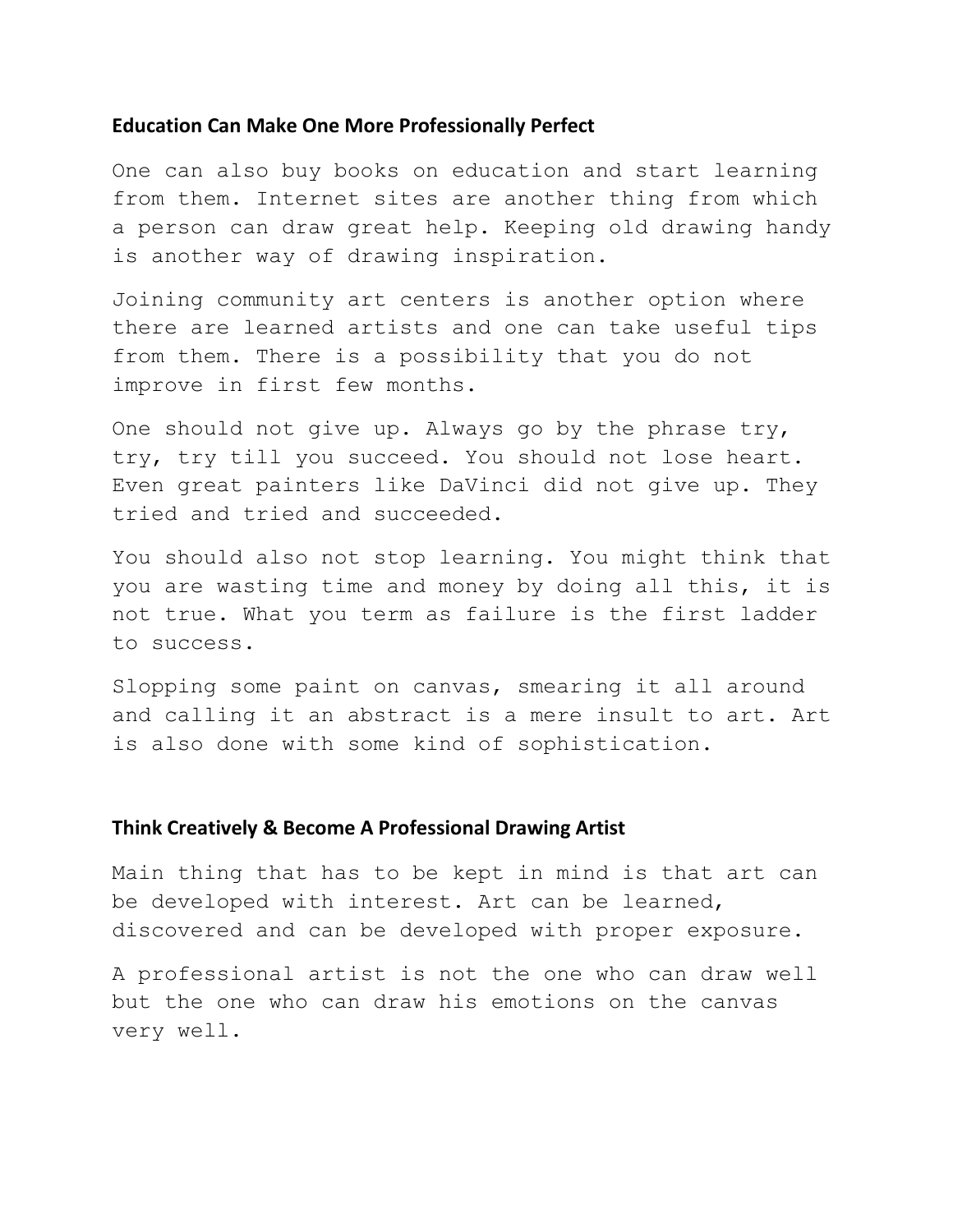### **Drawing Artist**

#### **Who Is A Drawing Artist?**

Defining a drawing artist is a difficult endeavor. Artist can be defined as a unique individual who has the right vision and power to transfer thoughts, imagination and ideas into drawing art.

To start a career in art one needs to be fully determined because being an artist needs a high level of commitment.

This profession cannot be termed as a part time job or business because not everyone has the potential of putting down his/her thoughts in form of an art.

Being an artist is a lifestyle and a profession. This is because all individuals are not the same. They are not alike and they do not think in the same manner. Each individual has his/her own definition of being an artist.

#### **Categories of Drawing Artists Explained**

The category of artists includes craftsmen, painters, sculptors, illustrators and drawing artists who produce and make art or drawings that are unique, pure and original.

Artists need their own environment to work in. Some work with loud music, some work in crowded areas, some work all alone with no one allowed to interfere in working of that person.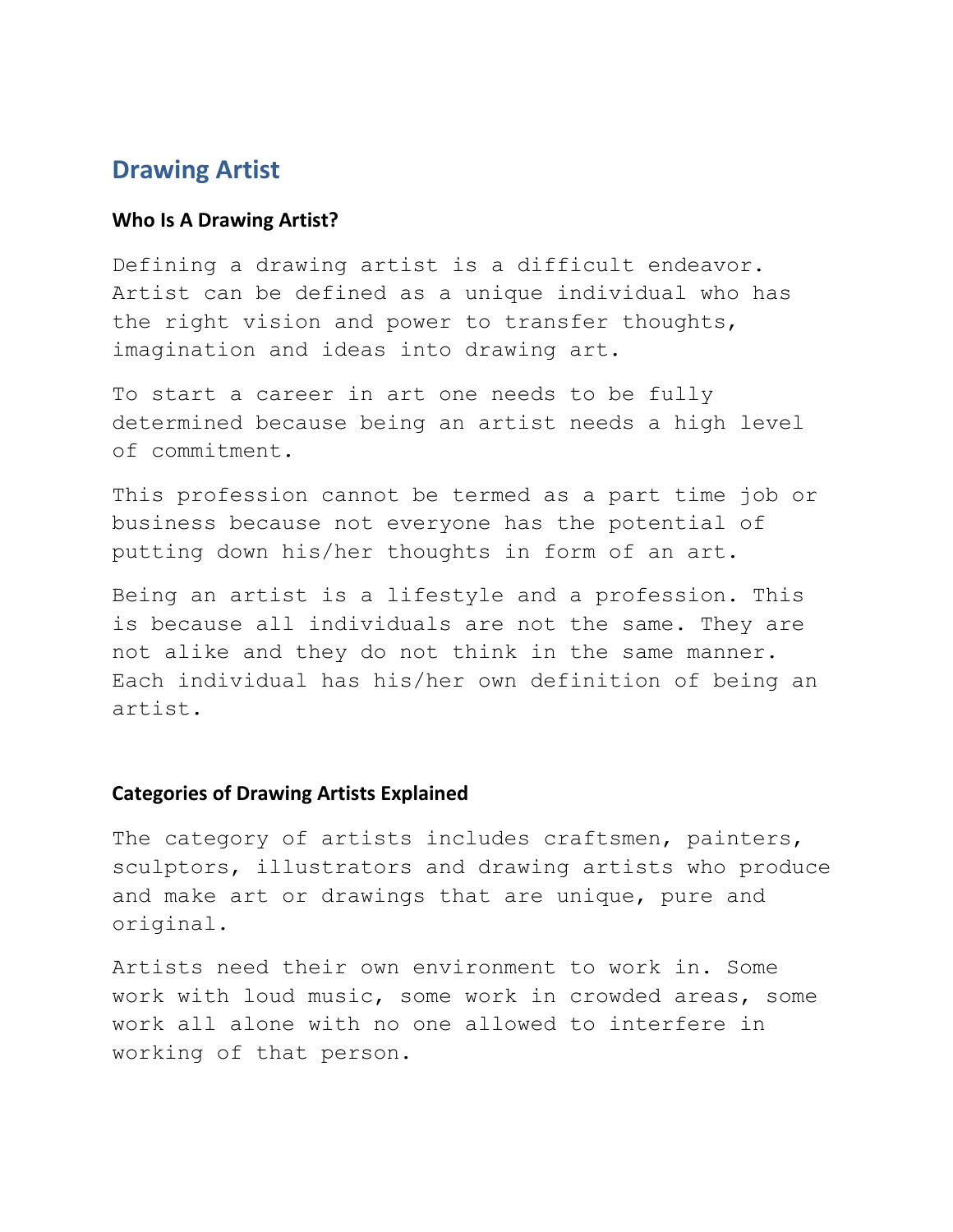They work in an environment which might seem weird to some people. Artist needs perfect working environment to do their work peacefully. Many artists have their own studios in their houses, bungalows, farm houses or at a place which they think is conducive to their art and design.

Many artists try to work from their home as they find it the most convenient place, where they can put down their thoughts into an art. If an artist is not rich enough or does not have a good understanding, he can share his studio with some other artist.

In this case, the best thing is that both can help each other and can come up with something really unique. The studios of artist need to be well lighted, ventilated as they are continuously exposed to more paints, fumes, glues and other materials.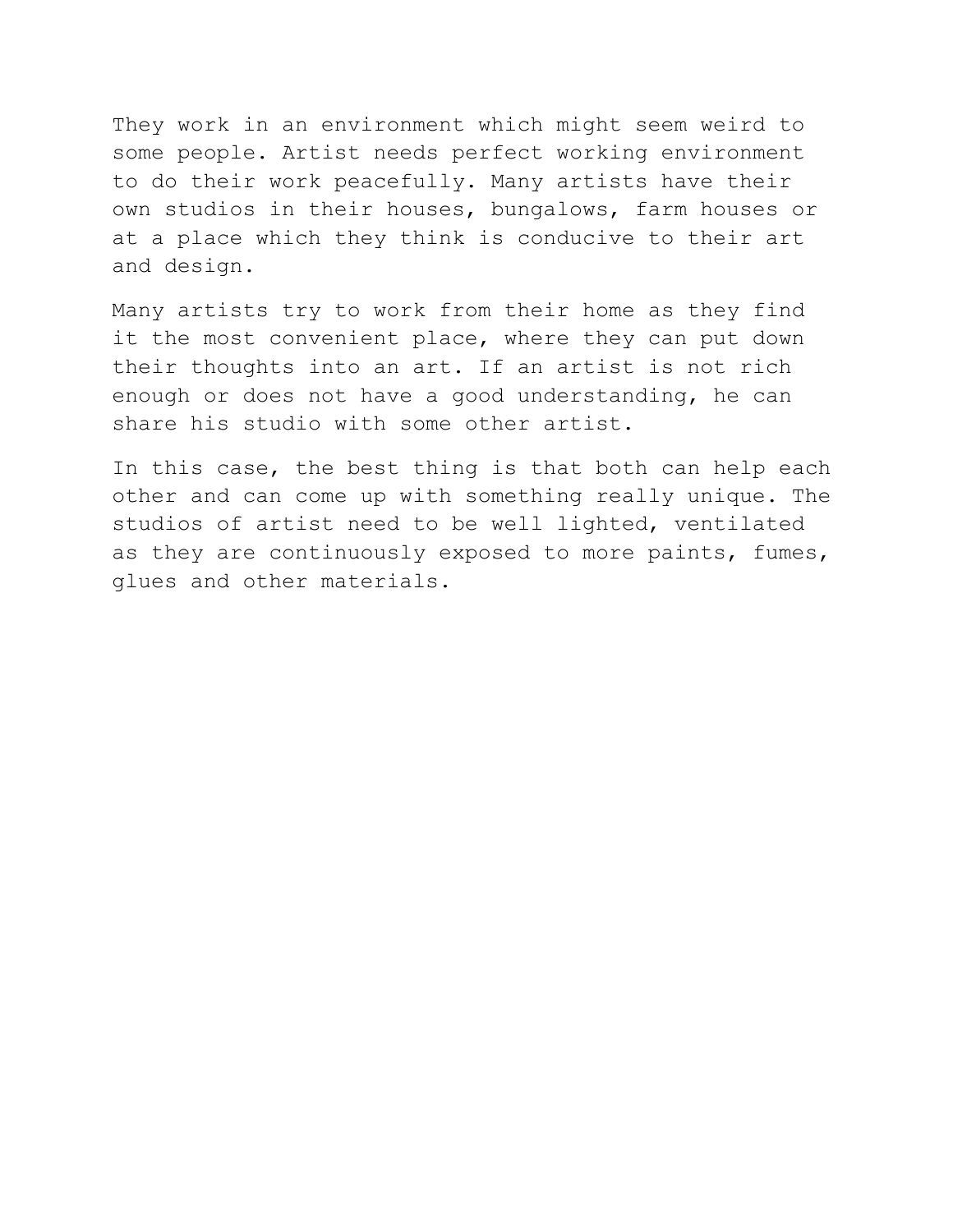#### **Who Are Freelance Artists?**

Freelance artists usually work according to their own convenience and at their own times. They do not have to work on fixed timings unlike other artists who are tied up with some companies.

Both the prospects have their own drawbacks and benefits. A freelance artist always has big problems in selling their art as they have to look in for that clientele to appreciate their art and at the top of it give them good money for their art.

On the other hand, an artist who have tie up with companies do not have to go around and hunt for clients.

The company asks them to make an art that is of their choice and company pays them for their work. In this case, the artist has to be in the office for fixed timing and has to complete the work within the deadline given to him/her.

Although an artist enjoy their lifestyle and work environment, earning living out of an art is a tough job because very few people are there who actually understand what good art is and due to this the work of an artist is not widely recognized.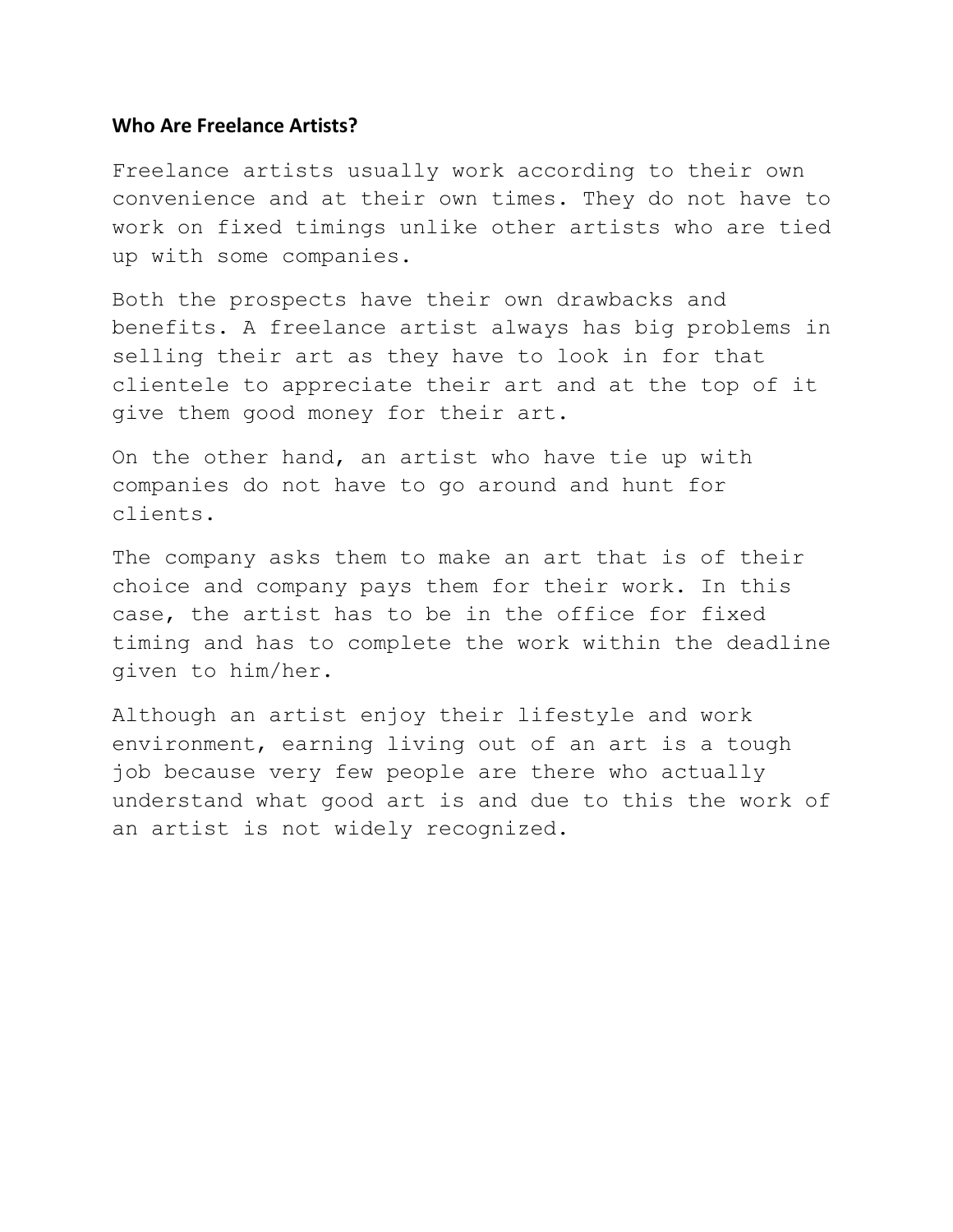### **Different Techniques Used by Drawing Artist**

Drawing all together is a different subject which needs a lot of patience and hard work. The work of an artist is not recognized till the time he makes it attractive and colorful.

Making it colorful and attractive, an artist uses various techniques and instruments so that the art which he has made looks real and beautiful. Some of the techniques and instruments which are used by an artist are:

#### **Graphite Pencils**

Graphite pencils: This one is the most widely used instrument in art. Most artists start their art with graphite pencils so that if some mistake is made while making an art it can be erased or modified as per the prescribed design.

This form of art is also known as dry art as it is done with pencils. This form is usually followed by artists who actually make sketches on papers.

Another form of drawing is the one used in liquid media, which involves the use of colors and brushes. There is also a different variety of techniques in drawing surfaces.

Drawing a surface refers to the sheet of papers, which may vary in color, texture, strength, hue and acidity.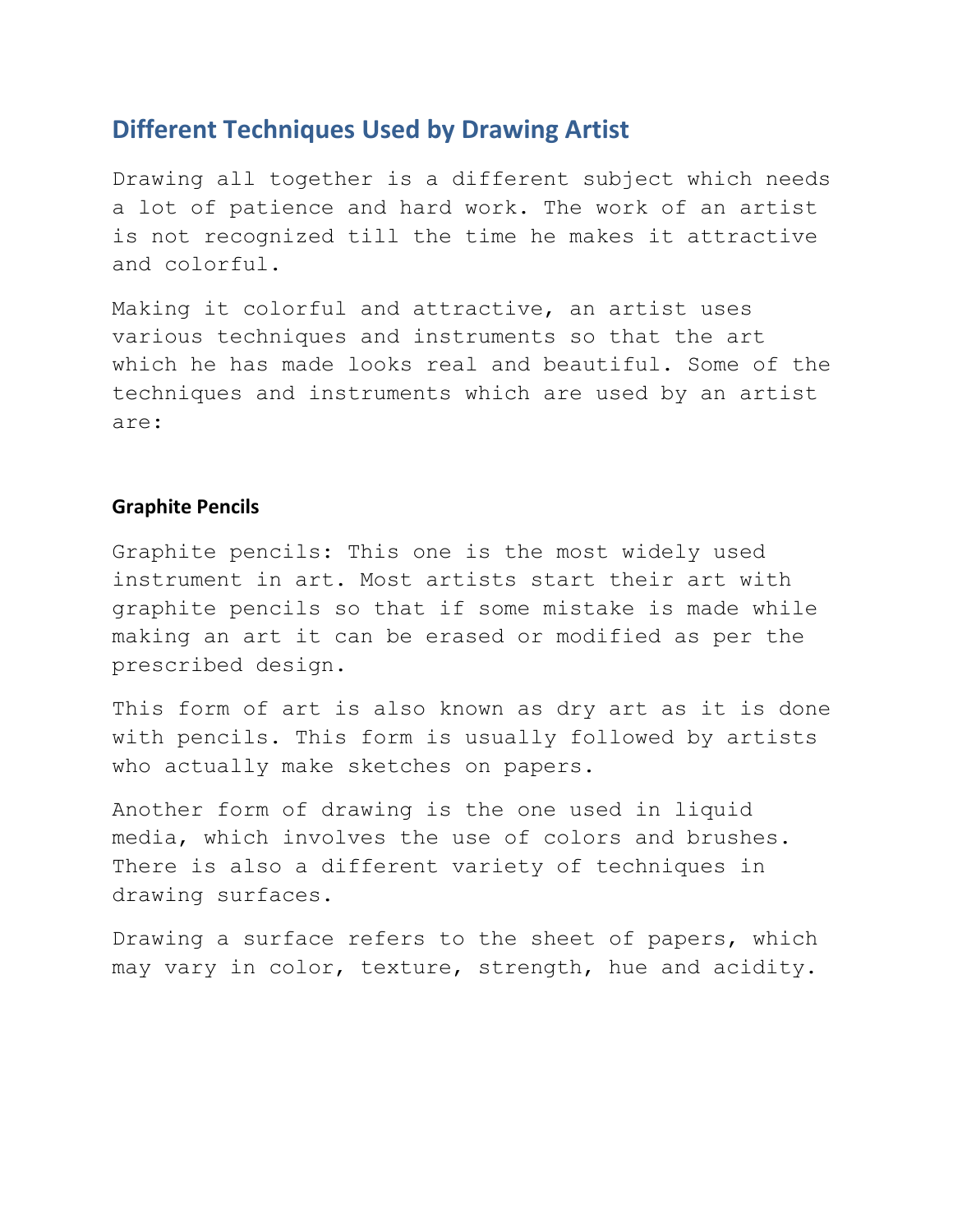#### **Pen & Ink**

The second being the pen and ink work in drawing techniques. In such technique, artists use typing papers to start with.

Another interesting fact is that the drawing would be filled in based on which hand the painter uses. A right handed painter starts from right to left and vice versa.

There are different drawing methods, which are used in ink drawing techniques using ink. These are Cross Hatching, which consist of group of parallel and crossed lines in two or more different directions.

Then there is hatching, which consists of only the parallel lines. Then there is stippling, which are basically dotted and produces texture and shades.

Then there is blending, which is basically using an implement to soften the drawing. A tissue or kneaded eraser can prove handy in this case.

#### **What Exactly Is Gesture Drawing?**

Gesture drawing is another important technique used by artist. This kind of the technique is the first technique which one learns in art school.

How these gestures are being presented in drawing forms an important part of artist's representation.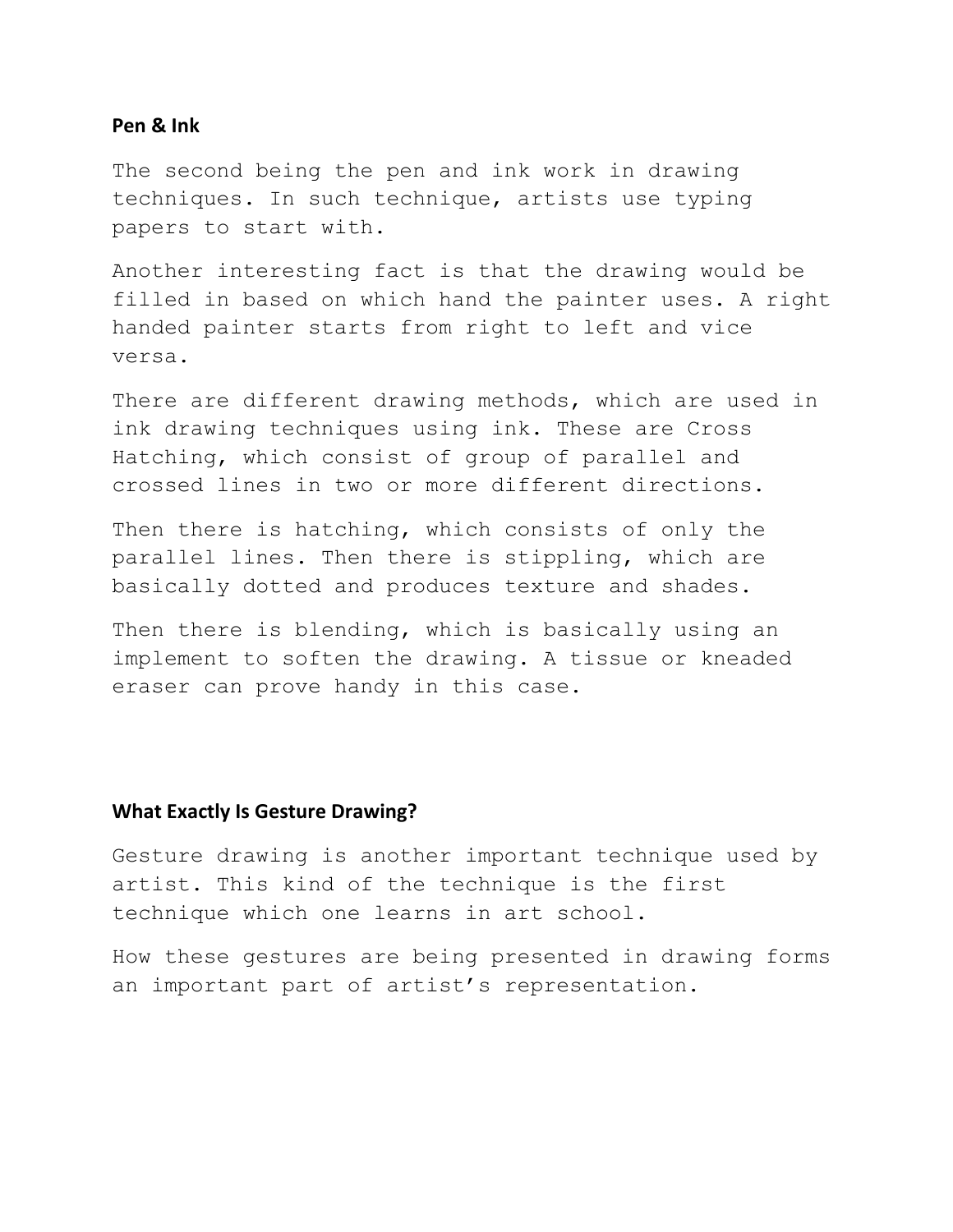#### **Fundamentals of Sketching Explained**

Sketching is another technique, which is being used by the artist.

Sketching comes naturally and is one of the easiest forms of art.

An artist is born with this technique and constitutes an important part of an artist's presentation. It allows an artist to do more in less time.

Shading quite similar to sketching is used to just highlight the important part in the painting.

#### **Brief Information on Abstract Design**

Abstract design is another technique, which gives an artist an edge over other artists.

This comes from within an artist as it can be anything wild or weird which a person cannot think of.

Some artists make an abstract design, and it turn out to be a masterpiece by the artist.

#### **What Is Meant By Technical Drawing?**

Another technique or style of art is technical drawing. It is used mainly in architecture and engineering designs and is more complicated as compared to another form and techniques.

Spray fixates is another technique, which is quite complicated but is being used widely.

It is quite clear and holds on to any material that is being placed on the art.These are some of the